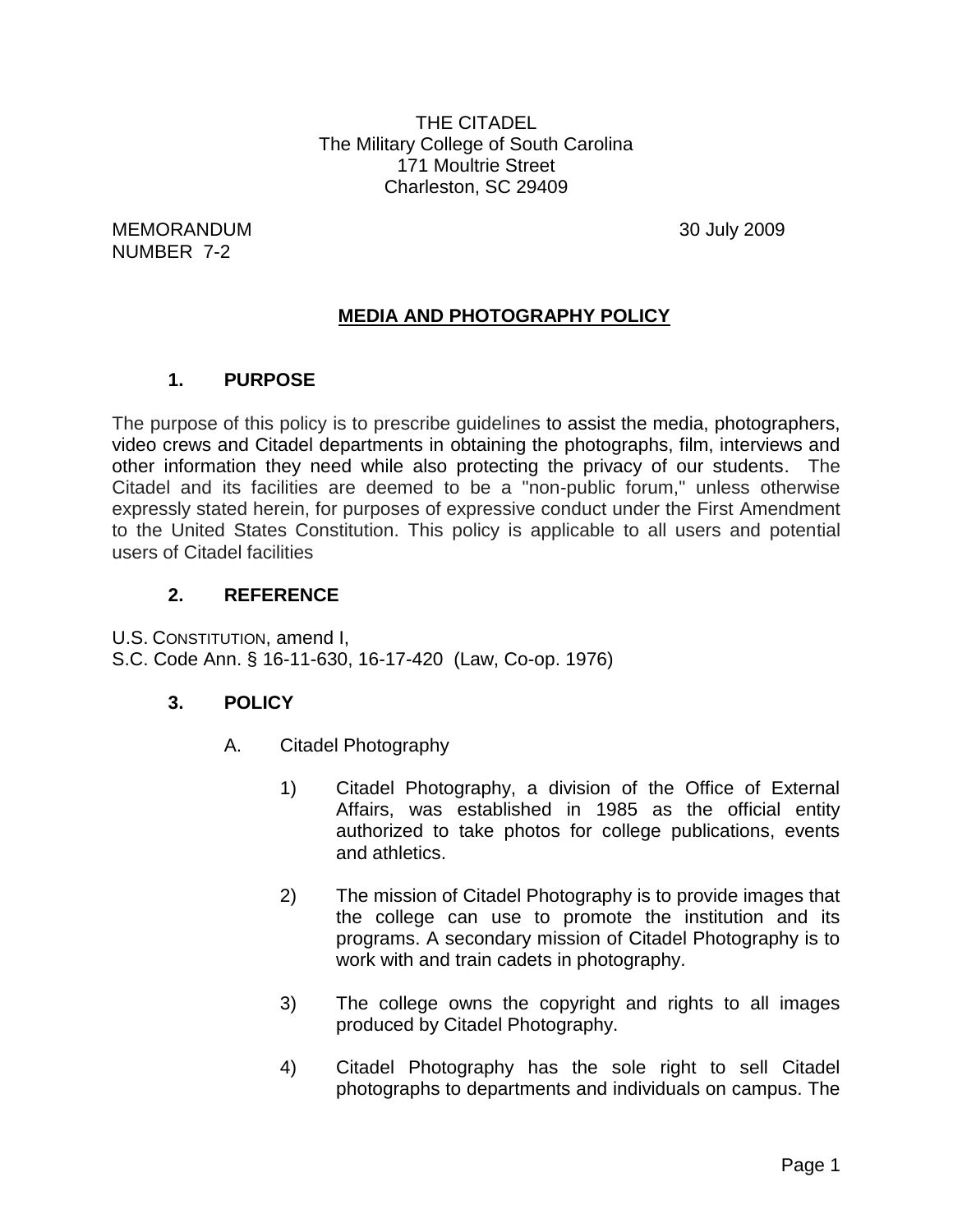revenue produced by Citadel Photography is returned to the college to support the general needs of The Citadel. Any other sale of Citadel photographs constitutes unauthorized competition. While it is expected that those within departments will take some of their own photos for departmental publicity, Citadel departments wishing to use services other than those provided by Citadel Photography should follow the requirements of the state procurement policy. Individuals or offices who retain the services of external photographers must inform the Office of External Affairs of any scheduled photo shoots or filming.

- B. **Photo shoots:** Campus departments and organizations can schedule a photo shoot with Citadel Photography through its website at [http://photo.citadel.edu/.](http://photo.citadel.edu/) The photographer requires two working days notice to schedule a shoot.
- C. Media and Photo Access
	- 1) The Office of External Affairs welcomes reporters, photographers and film crews and is happy to assist with any necessary coordination. At the same time, cadets have the right to pursue their educational activities undisturbed by outsiders and to privacy in academic buildings and barracks. Because cadets have little flexibility in their schedules and in consideration for their rights, the Office of External Affairs has established the following guidelines to assist the media, photographers and film crews with on-campus access to cadets and students in The Citadel Graduate College.
	- 2) Escorts for photographers, reporters and film crews: Unless alternate arrangements have been approved, all reporters, film crews and still photographers (professional, freelance and amateurs intending to sell or distribute Citadel images) must be escorted by a representative from the Office of External Affairs while on campus. To coordinate, call 843.953.6779.
	- 3) Photographers covering athletic events should coordinate with the Sports Information Office in the Department of Athletics. Phone: 843.953.5353
- D. Press Identification Media on campus must identify themselves by wearing a press pass and displaying identification on their vehicle. If you do not have appropriate identification from your employer,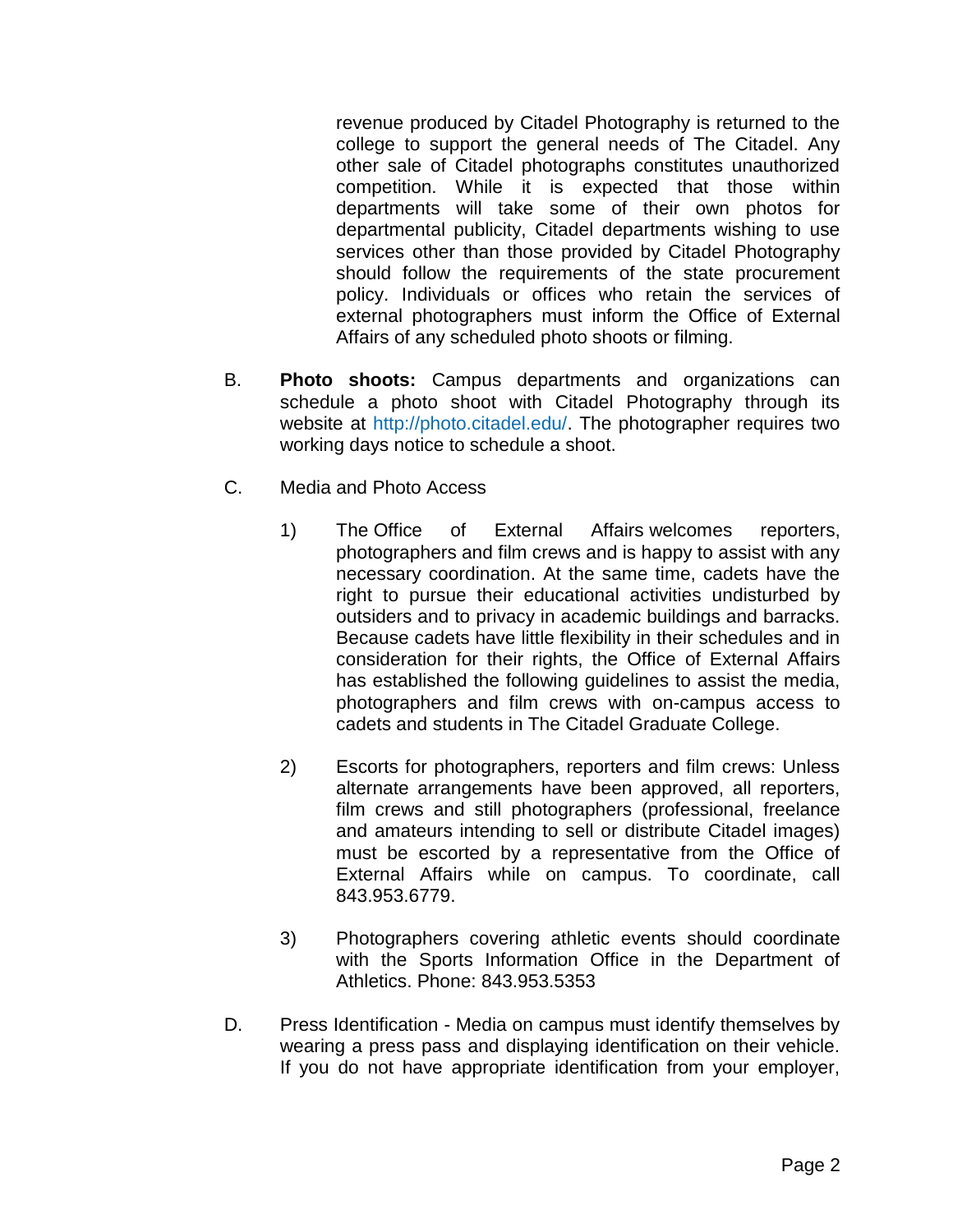our Media Relations Coordinator can provide you with an authorized press pass.

- E. Media Interviews
	- 1) Media interviews with cadets must be approved and arranged in advance by the Office of External Affairs. Call 843.953.6779 for assistance.
	- 2) Cadets approached by media should clear requests for interviews or other queries with the Office of External Affairs, which can also provide assistance for taking part in interviews.
	- 3) Faculty and staff may use their discretion in granting interviews with the media, but should notify the Office of External Affairs in advance of any on-campus visits by the press.

#### F. **Filming and photography**

- 1) Media may film or photograph exterior locations on campus but must assume responsibility for getting releases or approvals from the subjects they are photographing.
- 2) Filming and photography is not permitted inside any building (this includes academic buildings, barracks, student union, canteen, mess hall and barbershop) without prior approval and coordination through the Office of External Affairs.
- 3) Because fourth-class cadets (knobs) often believe that they cannot object to being photographed, photographers should use discretion when taking their pictures. Photographers and film crews must remain at least 10 feet away (equal to three squares on the quad in the barracks) from all subjects they are shooting.
- 4) Citadel Photography follows the same rules as media with respect to access to campus buildings, faculty and staff and cadets.
- 5) Televisions stations are asked to give the Office of External Affairs as much notice as possible when wanting to do live shots from campus so appropriate parking and security arrangements can be made.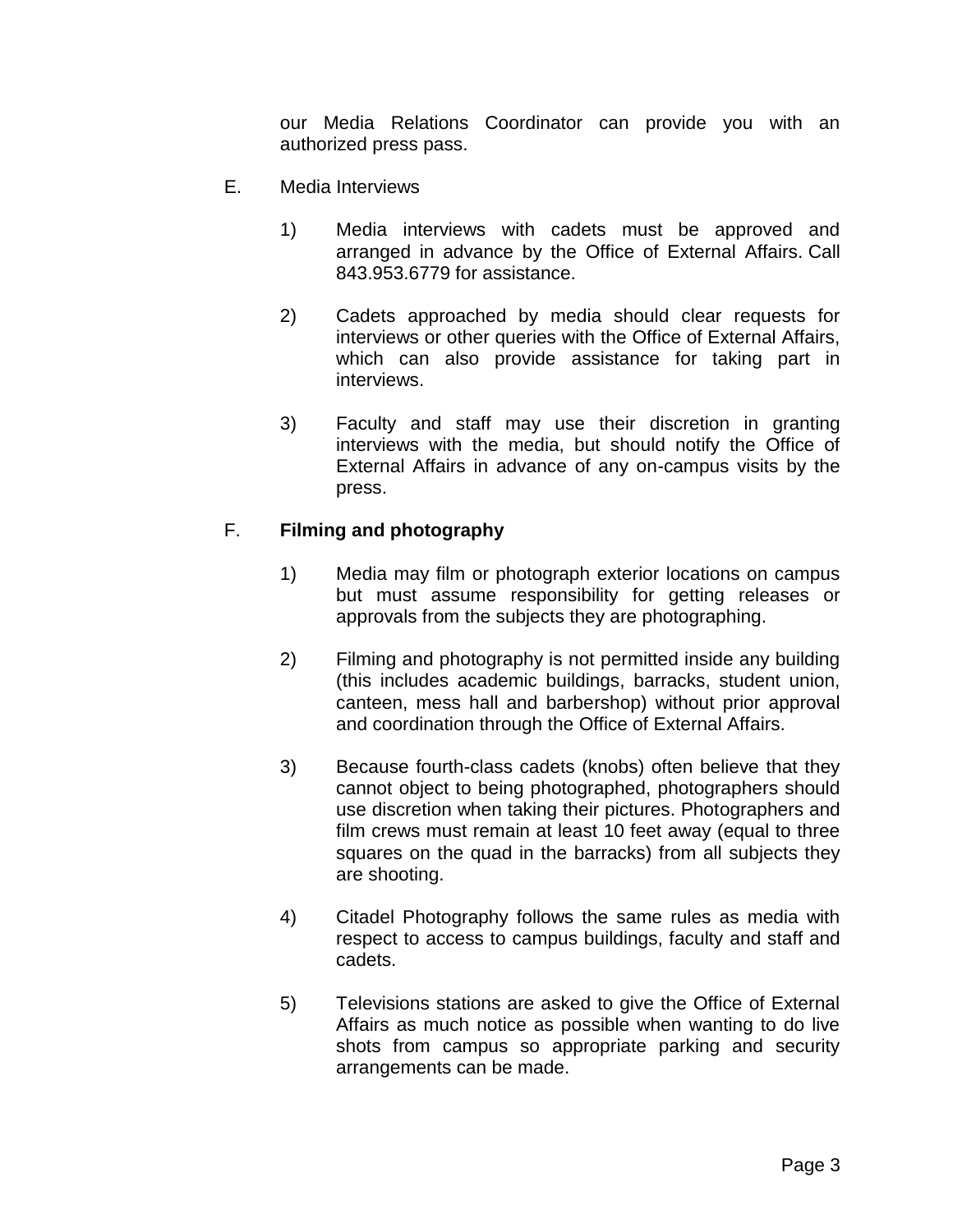### G. **Photography at parade**

- 1) The Citadel has a designated media area between the bleachers for photographers and film crews to shoot parade. Photographers and film crews may also stand around the perimeters of the parade ground. However no one is allowed on the parade deck during parade. If you have specific questions, contact the Office of External Affairs at 843.953.6779.
- 2) During parades, presidential aides are stationed to assist all visitors in knowing what areas are suitable for photographers and film crews.
- **H. Special circumstances -** External Affairs may, at its discretion and with the approval of the commandant of cadets and the college president, institute a media pool system in cases of breaking news or high media interest in the college. A media pool will consist of 1 video camera, 1 producer, 1 soundman; 1 still photographer, 1 wire writer and 1 External Affairs escort. Media pools will be rotated daily. All video footage, limited stills and questions and answers from the writer will be given/shared with other media organizations requesting such information.

# **4. COMPLIANCE**

Failure to comply with this policy may result in the revocation of the privilege of conducting interviews and taking photographs on The Citadel campus.

# **5. NOTES**

### **A. Dates of official enactment and amendments:**

Approved by Director of Citadel Staff on 30 July 2009

### **B. Responsible Department:**

Office of External Affairs

### **C. Responsible Official:**

Vice President for External Affairs

### **D. Cross References**